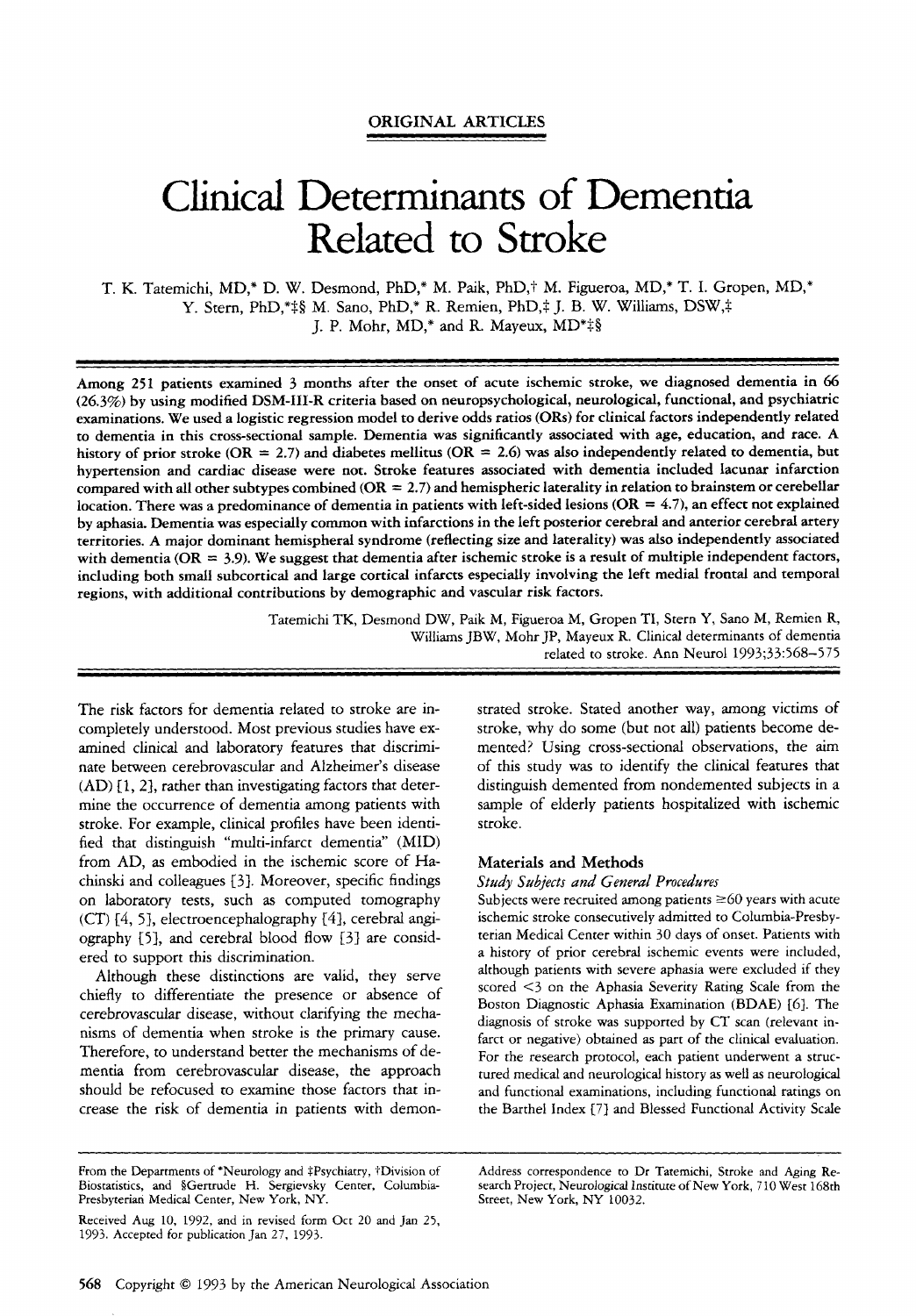(BFAS) [8]. Using the BFAS, family members or other key informants were also interviewed to determine whether functional or memory impairments were evident before the index stroke. Vascular risk factors, including a history of smoking and alcohol exposure, were elicited by interview with patients and a reliable informant. Our procedures were detailed in a report on methods and baseline findings [9]. Informed consent was obtained from patients or their family members according to the procedures of the Institutional Review Board at Columbia University.

## *Clinical Classification*

By using clinical and laboratory information obtained during hospitalization, patients were classified by stroke syndrome, vascular distribution, and ischemic stroke subtype, based on methods of the Stroke Data Bank [lo}. The stroke syndrome, derived from neurological findings in the acute phase of the stroke, included *six* major subtypes that characterized hemispheric laterality in relation to the presence or absence of language versus spatial deficits (dominant vs nondominant), severity of neurological impairment (major vs minor), general cerebral location (hemispheral vs brainstem), and whether infarction was superficial or deep (lacunar vs all others). Thus, the *six* syndromes were major dominant or nondominant hemispheral, minor dominant or nondominant hemispheral, lacunar-deep infarction, and brainstem-cerebellar infarction. For example, a patient with a transcortical motor aphasia, ideomotor dyspraxia, and severe right hemiparesis with crural predominance was classified as having a major dominant hemispheral syndrome indicating widespread damage in the anterior cerebral artery territory. In contrast, a patient with anosognosia, left hemi-inattention and hemianopia, and left faciobrachial paresis was considered to have a major nondominant hemispheral syndrome in the middle cerebral artery (MCA) territory. A patient with pure motor hemiparesis, with or without CT evidence of small deep infarction, was classified as having a lacunar or deep infarction.

Vascular distribution was inferred from the neurological deficit profile and the topography of relevant infarction on brain imaging obtained during hospitalization, if positive, **us**ing the guidelines provided by Damasio [ 1 11. Approximately three-fourths of our patients showed lesions relevant to the acute stroke. The diagnosis of stroke subtype, reflecting the ischemic mechanism of the index stroke, was based on all available information obtained as part of the acute stroke evaluation including studies whenever performed (e.g., cerebral angiography, Doppler ultrasonography, echocardiography, and Holter monitoring). Using a diagnostic algorithm previously described [12] and applied in the Stroke Data Bank [lo], we classified patients as having large-artery atherosclerosis (both hernodynamic and embolic), lacunar infarction, cardiogenic embolism, infarcts of undetermined cause, or other mechanisms. Patients received stroke diagnoses after review of all information by vascular neurologists **(T.** K. T., J. P. M., **M.** F., and T. I. *G.)* whose judgments were independent from the diagnosis of dementia. Based on an examination of reliability in a subsample of 100 patients, interrater agreement in the classification of patients by stroke features was excellent, with a **K** of *0.85* for stroke syndrome, 0.93 for vascular territory, and 0.80 for ischemic stroke subtype. Because the focus of this report was on general clinical factors, we did not examine quantitative brain imaging findings (e.g., volume of infarct on CT).

Three months after onset of stroke, a battery of neuropsychological tests was given { 131, along with a structured interview of the Hamilton Depression Rating Scale (HDRS) (17 items) *1141* as a screen for significant mood disorder and a severity rating of current depression. Neurological and functional examinations were also given. Repeated annual examinations of this cohort are planned, although this report is concerned with cross-sectional correlations. Based on combined information at the 3-month visit, dementia was diagnosed by using modified *Diagnostic and Statistical Manual* of *Mental Disorders,* third edition, revised (DSM-111-R) criteria [9, 131. We required the presence of memory impairment with deficits in *two* other cognitive domains (e.g., orientation, abstract thinking, language, visuospatial function) combined with functional impairment measured by the BFAS unrelated to physical deficits. In evaluating memory deficits in patients with aphasia who were testable, impairment in nonverbal memory was required. Agreement on the diagnosis of dementia was excellent with a **K** of 0.96 based on independent judgments in a sample of 63 patients. Among 251 patients examined at baseline, 66 were judged to have dementia. The patients with dementia were further classified as follows: dementia syndrome in temporal relationship to stroke ("strokerelated dementia" or "focal effects of stroke" {9]); decline in intellect preceding the stroke, diagnosed **as** possible AD complicated by stroke  $(AD + CVA)$ ; and dementia due to stroke combined with other potential causes including alcohol use, depression, or other factors. The 66 patients with dementia were first considered overall because the central question focused on a comparison between patients with and without dementia in the presence of stroke.

## *Statistical Methods*

For descriptive purposes, univariate analyses with  $\chi^2$  test of association were used, comparing 66 patients with dementia to 185 patients without dementia regarding demographic features, vascular risk factors, neurological signs, and stroke features including syndrome, vascular territory, and ischemic stroke subtype. Stratified analysis was used to examine confounding or interactions where appropriate. In addition, dementia was assessed in relation to the presence or absence of a major depressive disorder (consistent with DSM-111-R) or clinically significant depression defined by the presence of depressed mood (first item on the HDRS  $> 0$ ) and a cutoff score on the HDRS  $(>11)$ . Using this cutoff, the sensitivity and specificity for detection of depression in elderly medical patients have been high [15].

Examining the factors from these univariate tests that were the most clinically relevant or approached statistical significance  $(p < 0.10)$ , we developed multiple logistic models to identify independent correlates of dementia in this **sample.**  As the dependent variable, dementia in the 66 subjects overall was first used (Model A, total  $n = 251$ ). The following independent variables were examined with a backward stepwise elimination procedure using  $p > 0.10$  as the criterion for exclusion: age, sex, race, occupation, and education; a history of hypertension, diabetes, myocardial infarction, and prior stroke; the presence of aphasia; a major dominant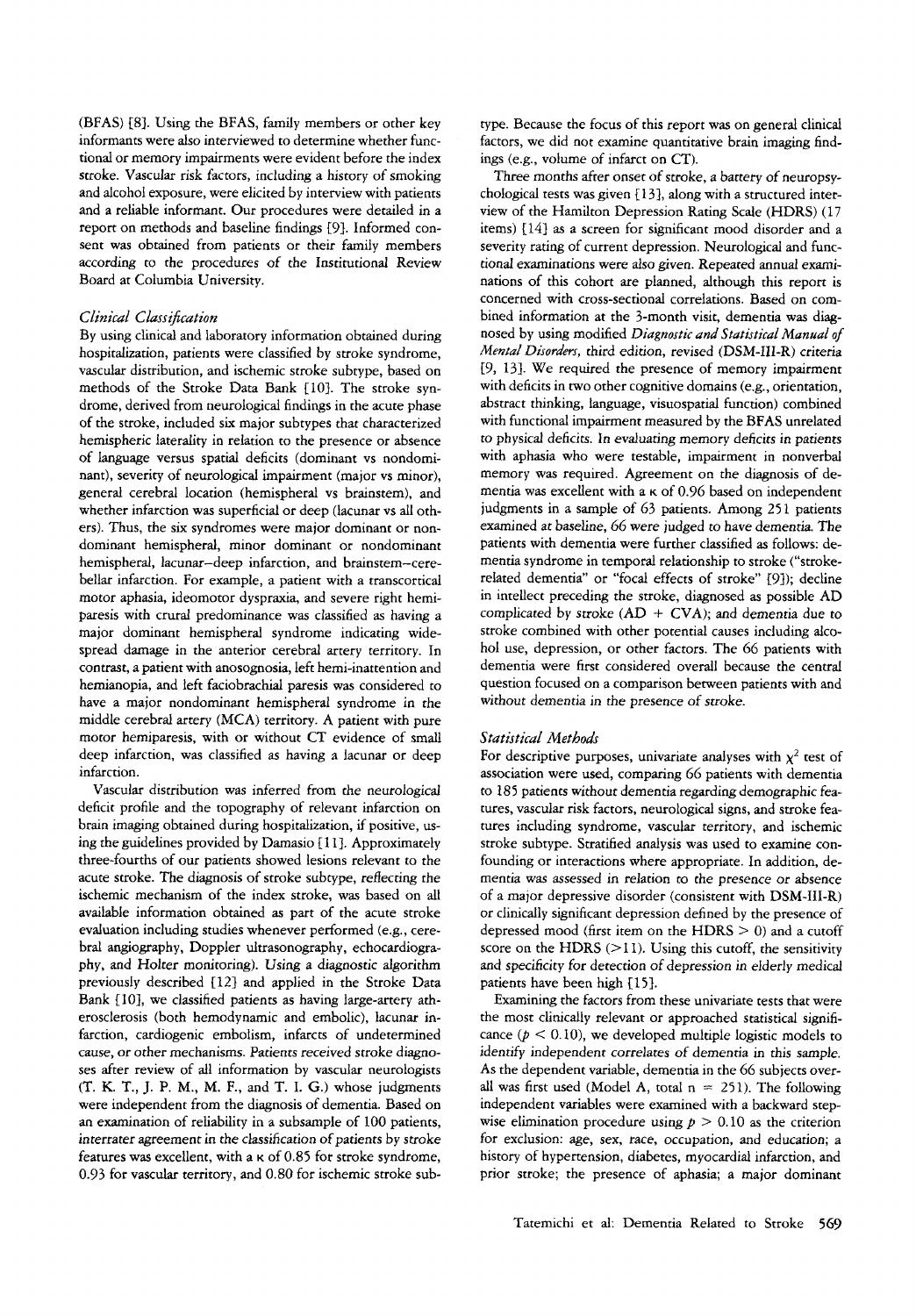|  |  |  | Table 1. Demographic and Social Characteristics in Nondemented and Demented Groups |  |  |  |  |  |
|--|--|--|------------------------------------------------------------------------------------|--|--|--|--|--|
|--|--|--|------------------------------------------------------------------------------------|--|--|--|--|--|

|                                  | % with Characteristic      |                        |                                    |  |
|----------------------------------|----------------------------|------------------------|------------------------------------|--|
| Characteristic                   | Nondemented<br>$(n = 185)$ | Demented<br>$(n = 66)$ | $p^{\rm a}$                        |  |
| Age (yr) $(\%)$                  |                            |                        |                                    |  |
| $60 - 69$                        | 53.0                       | 25.8                   | < 0.001                            |  |
| $70 - 79$                        | 35.7                       | 39.4                   | $\alpha$ , $\alpha$ , $\alpha$     |  |
| $80 +$                           | 11.4                       | 34.8                   | $\sim 100$ km s $^{-1}$            |  |
| Sex $(\%$ men)                   | 48.1                       | 37.9                   | 0.152                              |  |
| Race $(\%$ nonwhite)             | 63.8                       | 77.3                   | 0.045                              |  |
| Education (yr) $%$               |                            |                        |                                    |  |
| $\leq 8$                         | 32.4                       | 40.9                   | 0.028                              |  |
| $9 - 12$                         | 41.1                       | 48.5                   | $\sim$ $\sim$ $\sim$               |  |
| $13+$                            | 26.5                       | 10.6                   | $\mathbf{r}=\mathbf{r}+\mathbf{r}$ |  |
| Handedness (% right)             | 91.8                       | 98.4                   | 0.186                              |  |
| Occupation (% unskilled)         | 49.2                       | 63.1                   | 0.054                              |  |
| Predominant language (% English) | 72.1                       | 68.9                   | 0.631                              |  |
| Residence (% north Manhattan)    | 40.5                       | 51.5                   | 0.123                              |  |

 $\alpha \chi^2$  test of association.

stroke syndrome (vs others); lacunar infarct subtype **(vs** other mechanisms); and hemispheral Iaterality (left or right side compared with brainstem-cerebellum). Neurological signs, apart from aphasia, were not included because they did not have direct implications for dementia mechanisms. Interaction effects involving vascular risk factors (e.g., diabetes) and clinical stroke features (e.g., lacunar infarction) were also examined in relation to age, education, and race in an effort to determine whether those demographic factors modified the susceptibility *to* dementia resulting from stroke factors. The effect of age was examined in several ways, both as a continuous and a categorical variable ( 10-year and 5-year age intervals in separate models).

To obtain information pertaining to dementia resulting primarily from stroke as inferred clinically, a second logistic model was developed, excluding patients with  $AD + CVA$ (Model B, total  $n = 227$ ). The independent factors examined were the same as those retained in Model **A** in a forced entry procedure to allow comparability.

## **Results**

## *Univariate Analyses*

Demographic factors associated with dementia included older age, nonwhite race (non-Hispanic blacks, Hispanics, and other), fewer years of education, and less skilled occupational attainment (Table 1). Among vascular risk factors (Table 2), diabetes mellitus was associated with dementia ( $p = 0.018$ ). However, in the diabetic subgroup ( $n = 88$ ), the mean age of diabetes onset, mean duration of treatment, or type of treatment did not differ between those with and without dementia. Hypertension alone or hypertension with diabetes mellitus **was** not associated with an increased risk of dementia. Other factors, including cardiac disease (prior myocardial infarction, angina, congestive heart failure, and atrial fibrillation), hypercholesterolemia, leg claudication, and consistent lifetime tobacco

#### *Table 2. Vascular Risk Factors in Nonakmented and Demented Groups*

|                               | % with Risk Factor         |                        |              |  |  |
|-------------------------------|----------------------------|------------------------|--------------|--|--|
| Risk Factor                   | Nondemented<br>$(n = 185)$ | Demented<br>$(n = 66)$ | $p^{\alpha}$ |  |  |
| Hypertension                  | 74.1                       | 66.7                   | 0.251        |  |  |
| Diabetes mellitus             | 30.8                       | 47.0                   | 0.018        |  |  |
| Prior myocardial infarction   | 17.8                       | 9.2                    | 0.100        |  |  |
| Angina                        | 20.1                       | 21.0                   | 0.884        |  |  |
| Congestive heart failure      | 11.5                       | 10.8                   | 0.877        |  |  |
| Atrial fibrillation           | 17.4                       | 9.1                    | 0.107        |  |  |
| Hypercholesterolemia          | 17.8                       | 14.3                   | 0.516        |  |  |
| Leg claudication              | 8.1                        | 7.8                    | 0.940        |  |  |
| Prior TIA                     | 19.1                       | 17.2                   | 0.732        |  |  |
| Prior stroke                  | 20.0                       | 31.8                   | 0.064        |  |  |
| Prior aspirin use             | 23.9                       | 27.7                   | 0.545        |  |  |
| Tobacco exposure <sup>b</sup> | 61.4                       | 58.5                   | 0.675        |  |  |
| Alcohol exposure <sup>b</sup> | 47.8                       | 40.0                   | 0.276        |  |  |

 $x^2$  test of association.

bConsistent lifetime use.

 $TIA =$  transient ischemic attack.

or alcohol exposure were not related to dementia. The only additional **risk** factor associated with dementia was a history of prior stroke  $(p = 0.064)$ , although prior transient ischemic attack **was** not.

Specific neurological signs were associated with dementia (Table 3) including visual neglect, hemiparesis especially if bilateral, the presence of frontal release signs, gait impairment, and urinary incontinence. However, neither aphasia nor hemianopia was related to dementia.

Hemispherai laterality was a noticeable effect in our sample. Dementia was more common among patients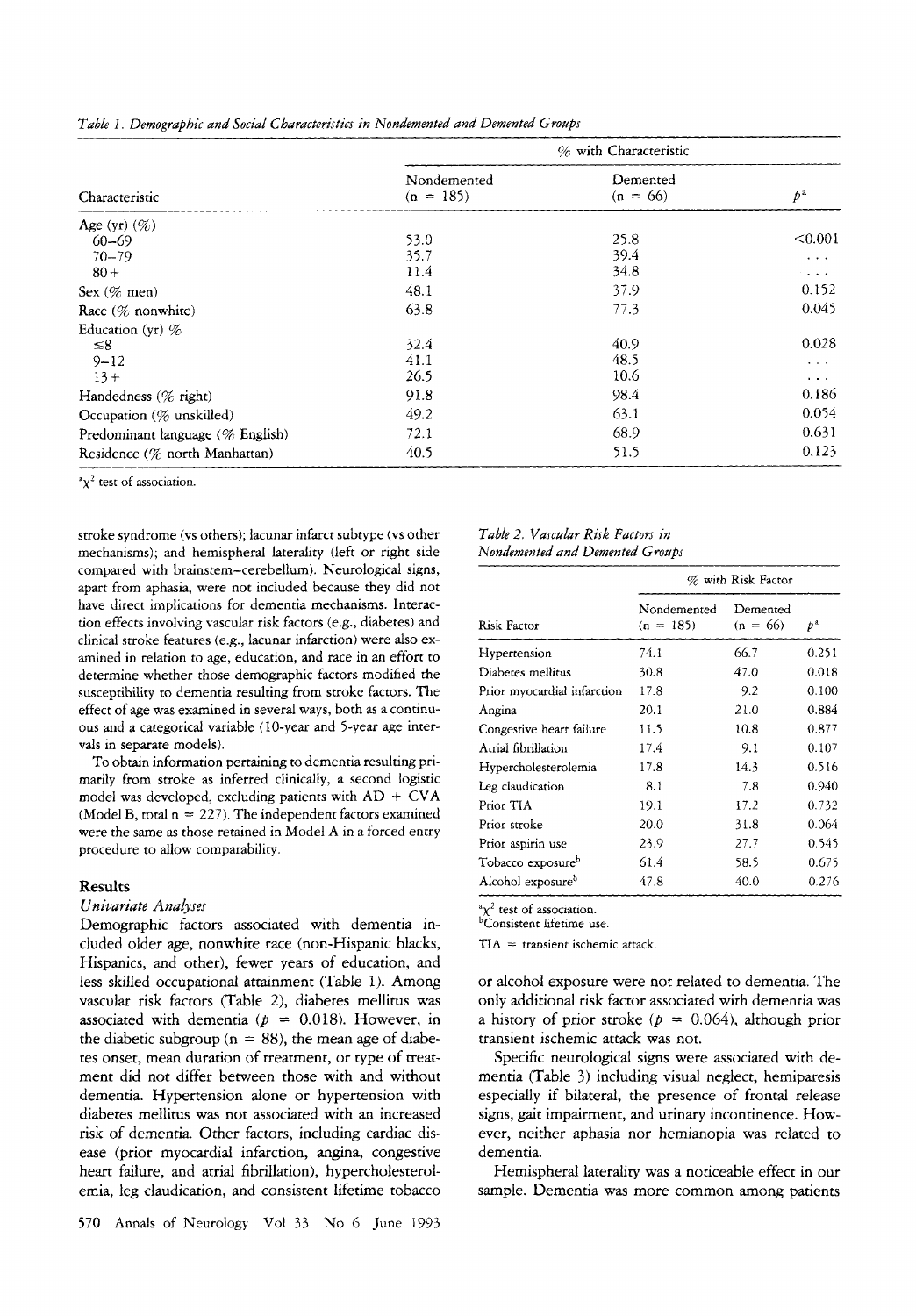*Table 3. Neurological Signs in Nondemented and Demented Groups* 

|                                               | $%$ with Sign              |                        |            |                                              |  |
|-----------------------------------------------|----------------------------|------------------------|------------|----------------------------------------------|--|
| Neurological Sign                             | Nondemented<br>$(n = 185)$ | Demented<br>$(n = 66)$ | $p^a$      | Stroke Subtype                               |  |
| Aphasia                                       | 9.3                        | 12.7                   | 0.448      | Stroke syndrom                               |  |
| Hemianopia                                    | 6.6                        | 11.7                   | 0.205      | Major domina                                 |  |
| Visual neglect                                | 5.0                        | 15.3                   | 0.010      | Major nondor<br>Minor domina                 |  |
| Hemiparesis<br>Absent<br>Right                | 44.8<br>22.7               | 30.6<br>30.6           | 0.009<br>. | Minor nondor<br>Lacunar-deep<br>Brainstem-ce |  |
| Left<br>Bilateral                             | 30.9<br>1.7                | 29.0<br>9.7            | .<br>.     | Vascular territor                            |  |
| Sensory loss                                  | 19.5                       | 17.6                   | 0.765      | Left ICA<br>Right ICA                        |  |
| Frontal release signs<br>(snout or glabellar) | 45.0                       | 66.1                   | 0.004      | Left ACA<br>Right ACA                        |  |
| Gait impairment                               | 51.1                       | 80.6                   | < 0.001    | Left MCA                                     |  |
| Urinary incontinence                          | 6.6                        | 33.3                   | $0.001$    | Right MCA<br>$T_{\alpha}$ for $\Delta$       |  |

 $\alpha \chi^2$  test of association.

with left hemispheric infarction *(36.7%)* compared with right hemispheric *(25.0%)* and brainstem-cerebellar infarction (13.8%) ( $\chi^2$ ,  $p = 0.006$ ). Confining the analysis to hemispheric infarction ( $n = 186$ ), the odds of dementia (odds ratio, OR) with left-sided lesions were still elevated compared with right-sided lesions even when adjusting for aphasia (adjusted  $OR =$ 2.1,  $p = 0.030$ ). Moreover, among nonaphasic patients with hemispheric lesions (n = *155),* dementia was present in *39.4%* of those with left-sided lesions compared with 22.5% with right-sided lesions  $(x^2, p =$ *0.023).* 

This left-sided predominance was reflected in the differences in the distribution of stroke syndrome by dementia group (Table *4).* Among demented patients, there was a predominance of major dominant syndromes, encompassing the clinical effects of large infarction in any of the three main territories supplying the cerebrum on the left side including the anterior (ACA), middle (MCA), and posterior cerebral (PCA) arteries. In examining specific vascular territories, dementia was most frequent with infarcts involving the distribution of the left ACA and PCA (Fig). In contrast, the proportion of patients with left MCA infarcts, which were more often associated with aphasia, was similar between the nondemented and demented groups (see Fig and Table *4).* Strokes in the vertebrobasilar territory were underrepresented in the dementia group.

Both the medial frontal cortex (damaged from ACA infarction) and the ventral-medial temporal lobe (damaged from PCA infarction) are components of the limbic system. When infarcts in those two territories were combined as limbic infarction (n = *41)* and compared with MCA infarction  $(n = 137)$ , the frequency of dementia was not different between the territories

*Table 4. Stroke Features in Nondemented and Demented Groups* 

| $\%$ with Sign           |                       |                                                             | % with Clinical Feature    |                        |
|--------------------------|-----------------------|-------------------------------------------------------------|----------------------------|------------------------|
| Demented<br>$(n = 66)$   | $p^a$                 | Stroke Subtvpe                                              | Nondemented<br>$(n = 185)$ | Demented<br>$(n = 66)$ |
| 12.7                     | 0.448                 | Stroke syndrome <sup>2</sup>                                |                            |                        |
| 11.7                     | 0.205                 | Major dominant hemispheral                                  | 8.1                        | 18.2                   |
| 15.3                     | 0.010                 | Major nondominant hemispheral<br>Minor dominant hemispheral | 7.0<br>16.2                | 12.1<br>10.6           |
|                          |                       | Minor nondominant hemispheral                               | 19.5                       | 15.2                   |
| 30.6                     | 0.009                 | Lacunar-deep hemispheral                                    | 23.2                       | 34.8                   |
| 30.6                     | .                     | Brainstem-cerebellar                                        | 25.9                       | 9.1                    |
| 29.0                     |                       | Vascular territory <sup>b</sup>                             |                            |                        |
| 9.7                      | .                     | Left ICA                                                    | 2.2                        | 1.5                    |
| 17.6                     | 0.765                 | Right ICA                                                   | 1.6                        | $\Omega$               |
| 66.1                     | 0.004                 | Left ACA                                                    | 1.6                        | 9.1                    |
|                          |                       | Right ACA                                                   | 1.1                        | 1.5                    |
| 80.6                     | < 0.001               | Left MCA                                                    | 22.7                       | 28.8                   |
| 33.3                     | < 0.001               | Right MCA                                                   | 29.7                       | 31.8                   |
|                          |                       | Left PCA                                                    | 4.3                        | 10.6                   |
|                          |                       | Right PCA                                                   | 6.5                        | 3.0                    |
|                          |                       | Vertebrobasilar                                             | 30.3                       | 13.6                   |
| n (36.7%) compared       |                       | Stroke subtype <sup>c</sup>                                 |                            |                        |
|                          |                       | Unknown cause                                               | 25.4                       | 31.8                   |
|                          | and brainstem-cere-   | Large artery atherosclerosis                                | 20.5                       | 21.2                   |
|                          | $= 0.006$ . Confining | Cardiac embolism                                            | 23.2                       | 9.1                    |
| ction ( $n = 186$ ), the |                       | Lacuna                                                      | 29.7                       | 36.4                   |
| R) with left-sided le-   |                       | Other                                                       | 1.6                        | 1.5                    |

 ${}^{p}p = 0.005; {}^{b}p = 0.014; {}^{c}p = 0.165, \chi^{2}$  test of association.

 $ICA$  = internal carotid artery;  $ACA$  = anterior cerebral artery;  $MCA =$  middle cerebral artery;  $PCA =$  posterior cerebral artery.

*(39.0%* vs *29.2%, p* = *0.234).* However, there was a marginal heterogeneity in OR when examining territory (limbic vs MCA) in relation to laterality (left vs right). The odds of dementia with limbic infarction compared with MCA infarction were *2.6* for left-sided lesions, compared with an OR of 0.6 for right-sided lesions  $(\chi^2$  for interaction,  $p = 0.063$ ). Thus, the preponderance of dementia with major dominant syndromes appeared to be the result of damage in the left ACA and PCA territories.

Among stroke subtypes (see Table *4),* patients with cardiogenic embolism were least likely to have dementia. Otherwise, no specific stroke type predominated, except for a slight excess of lacunar infarct and unknown cause subtypes in the demented group.

A major depressive disorder, consistent with DSM-111-R criteria, was found in only *5* patients, of whom *1*  was demented. Although there was a difference  $(F_{1,235};$  $p = 0.025$ ) in the mean ( $\pm$  SD) HDRS total score between demented and nondemented patients *(6.2* 2 5.0 vs  $4.6 \pm 4.5$ , the two groups did not differ in the frequency of depressed mood as assessed by the first item on the HDRS *(35.9%* overall). In examining depression defined by the cutoff score of > *ll* on the HDRS (and requiring depressed mood), that frequency did not differ between demented and nondemented patients  $(8.8\% \text{ vs } 5.0\%, \chi^2, p = 0.292)$ .

Tatemichi et **al:** Dementia Related to **Stroke 571**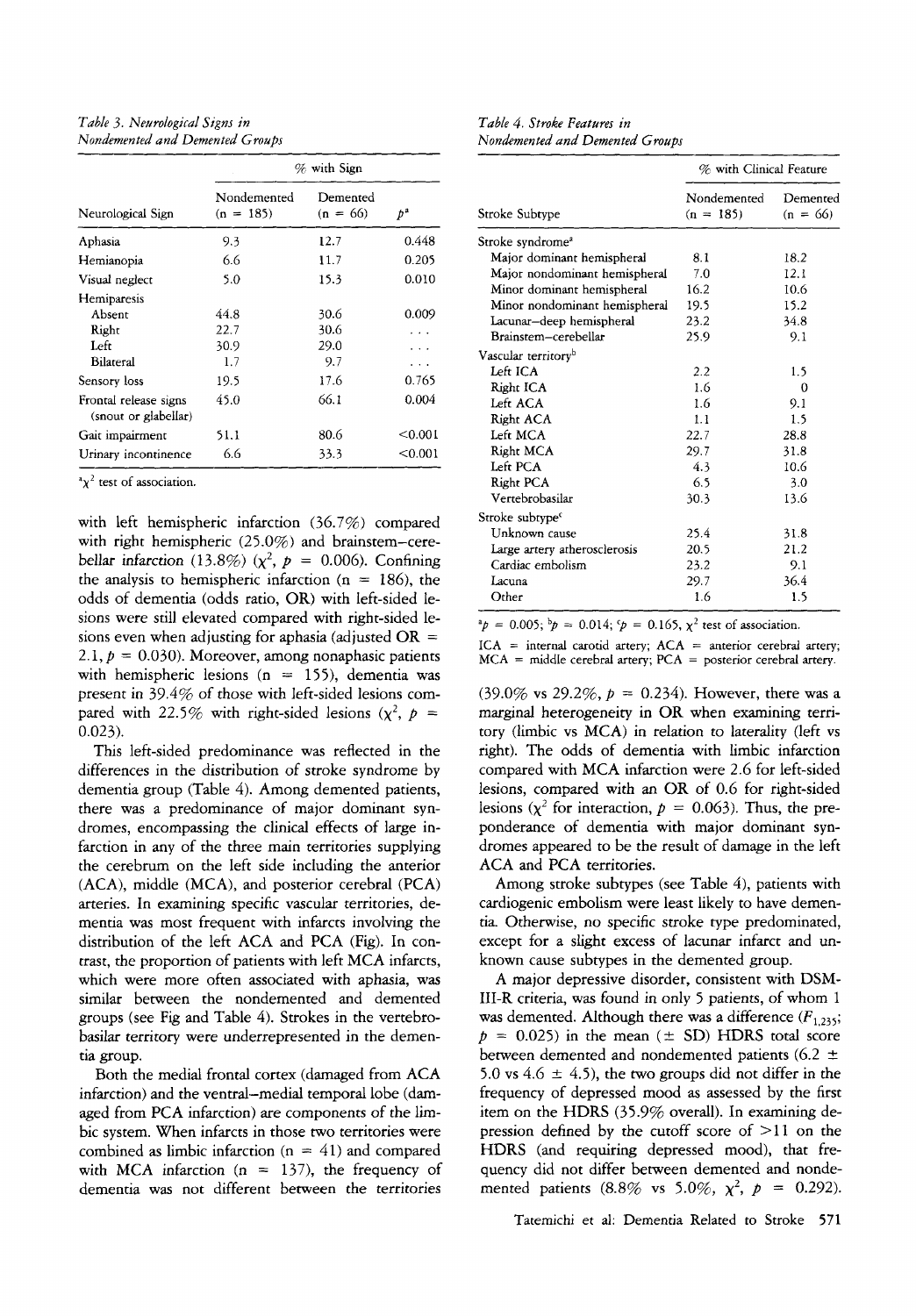

*Freqaency of dementia in each of three major arterial territories of the cerebrum, including anterior* (ACA), *middle (MCA), and posterior* (PCA) cerebral arteries, stratified by laterality (left ver*sus right).* 

Therefore, we did not consider the small difference in total HDRS score clinically relevant in the diagnosis of intellectual impairment.

#### *M dtivariate Analyses*

A logistic regression model identified the following independent correlates of dementia in the sample overall  $(n = 251, Model A)$ : age  $(80 + and 70 - 79)$  yr vs 60-69 yr), education (<8 and 9-12 yr vs  $13 + yr$ ), race, diabetes, prior stroke, lacunar infarct subtype, leftsided infarction, and major dominant hemispheral syndrome (Table 5). When age was examined in 5-year intervals or as a continuous variable, the model coefficients for the other independent variables were similar. The main effect of education was marginal ( $p =$ 0.066), although the comparison between those with  $\leq$ 8 years versus 13 + years was significant (OR = 3.4,  $p = 0.021$ ). Interaction effects examining stroke and demographic factors were not significant. The relationship between territory and laterality was not examined in the final model because that analysis required subsetting the larger sample of 251 patients, and would have reduced the number of patients available for the logistic.

In the second approach, excluding those with AD  $+$  CVA from the demented group ( $n = 227$ , Model B), the significant independent variables were similar and the ORs were similar in magnitude with the following two notable exceptions: race was nonsignificant and the OR for age was lower in Model B compared with A, expected from exclusion of the  $AD + CVA$  group, which was older.

#### **Discussion**

The risk of dementia after stroke is considerable. In a previous study, we showed that the occurrence of ischemic stroke increases that risk by at least ninefold compared with an elderly person free of cerebrovascular disease [9]. However, among persons with stroke, what determines whether dementia will occur? Our current findings suggest that unitary explanations for the intellectual decline after stroke are not adequate. Rather, multiple factors appear to be involved, including specific stroke features, vascular risk factors, and patient characteristics, each contributing independently to that risk.

In our series, infarction involving the left hemisphere was more likely to be associated with dementia than either right-sided or brainstem-cerebellar infarcts. This finding is consistent with the older literature suggesting that the left hemisphere is dominant not only for language but also for general intellectual functions  $[16-18]$ , with greater deficits in abstract reasoning, verbal memory, and numerical skills occurring with left compared with right-sided lesions. More recent studies of intellectual impairment related to stroke also implicate the left hemisphere  $[19-21]$ . Although aphasia **has** been held responsible for defective neuropsychological performance in some patients with leftsided lesions [22], this explanation cannot explain the left hemispheral predominance in our sample. Patients with severe aphasia, defined by using the BDAE scale as a guide, were considered untestable and were not enrolled; moreover, when considering the patients with milder aphasia included in the testable sample, language impairment did not correlate with dementia, nor did it modify the relationship between dementia and laterality. Another possible explanation might be the confounding effect of depression, which has been observed more frequently after left- compared with right-sided brain infarction [23}. Although depression is a common sequela of stroke in some studies [23, *241,* we found a major depressive disorder using DSM-111-R criteria in only 1 patient (who was not demented), and in only 1 other patient could we implicate "depressive pseudodementia." Last, disordered consciousness, also considered to occur more frequently with left-hemispheral lesions *[25],* cannot explain our findings, as none of our patients met criteria for delirium, and all were fully alert at the 3-month examination point.

Instead, we suggest that the left-sided predominance for dementia most likely reflects the verbal and nonverbal memory disturbance that may occur from unilateral left-sided damage to the cerebrum involving the limbic system and its connections 126, 271. The most critical lesion sites associated with dementia in our series were infarcts in the distributions of the ACA and the PCA. These patients had major strokes leading to clinically obvious deficits with memory impairment as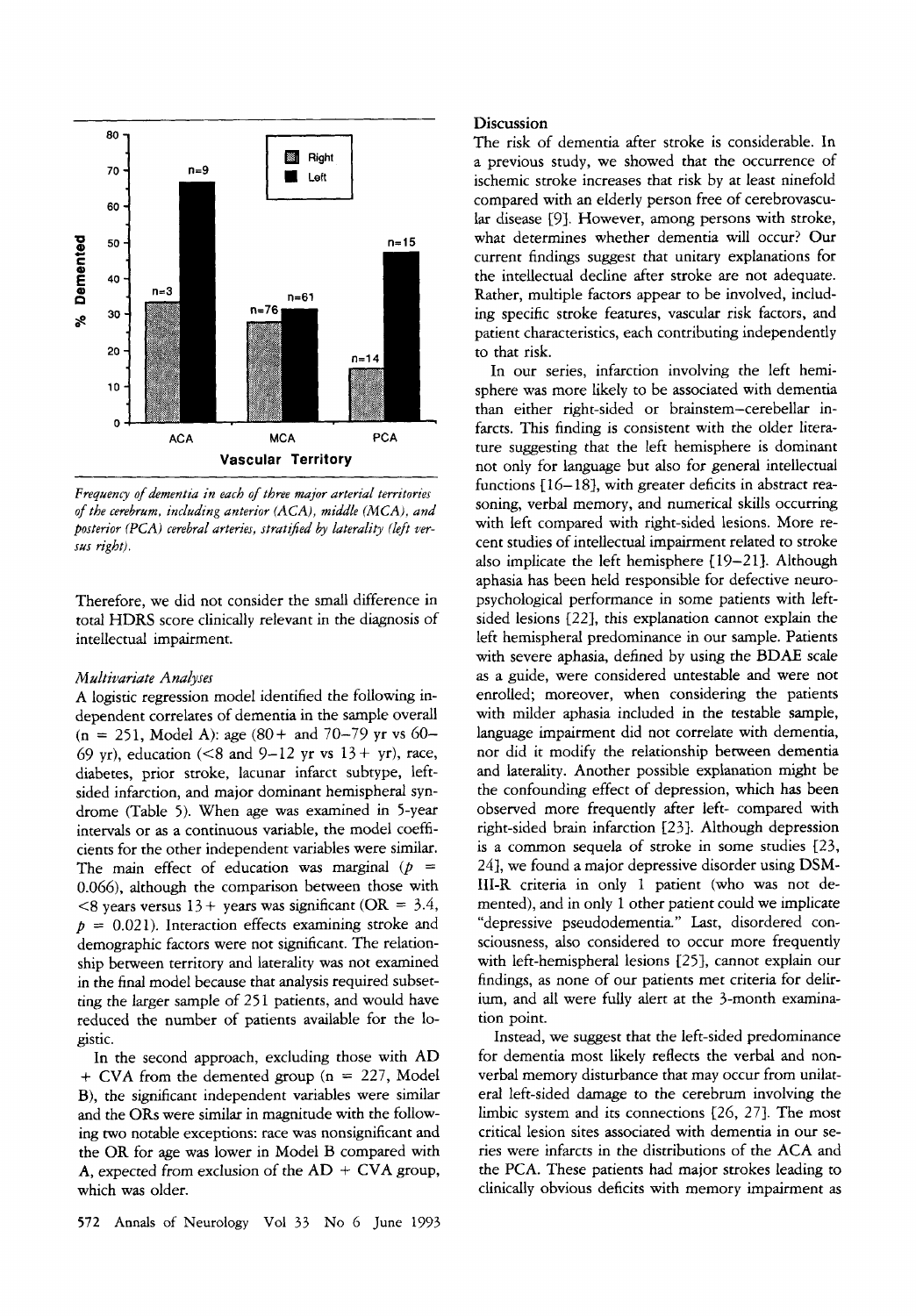| Variable                      | β         | <b>SE</b> | <b>OR</b> | 95% CI       |
|-------------------------------|-----------|-----------|-----------|--------------|
| Model A (based on $n = 251$ ) |           |           |           |              |
| Age $(vr)^4$                  |           |           |           |              |
| $80 +$                        | 2.6752    | 0.5034    | 14.5      | $5.4 - 38.9$ |
| $70 - 79$                     | 1.0595    | 0.4055    | 2.9       | $1.3 - 6.4$  |
| Race (nonwhite vs white)      | 0.8748    | 0.4295    | 2.4       | $1.0 - 5.6$  |
| Education $(yr)^b$            |           |           |           |              |
| $\leq 8$                      | 1.0733    | 0.5588    | 2.9       | $0.9 - 8.7$  |
| $9 - 12$                      | 1.2241    | 0.5299    | 3.4       | $1.2 - 9.6$  |
| Diabetes                      | 0.9676    | 0.3613    | 2.6       | $1.3 - 5.3$  |
| Prior stroke                  | 0.9976    | 0.3943    | 2.7       | $1.3 - 5.9$  |
| Lacunar (vs others)           | 1.0045    | 0.4053    | 2.7       | $1.2 - 6.0$  |
| Hemispheral side <sup>c</sup> |           |           |           |              |
| Left                          | 1.5501    | 0.5127    | 4.7       | $1.7 - 12.9$ |
| Right                         | 1.2024    | 0.5081    | 3.3       | $1.2 - 9.0$  |
| Major dominant syndrome       | 1.3580    | 0.5464    | 3.9       | $1.3 - 11.3$ |
| Constant                      | $-5.8928$ | 0.8914    |           |              |
| Model B (based on $n = 227$ ) |           |           |           |              |
| Age $(yr)^a$                  |           |           |           |              |
| $80 +$                        | 1.8213    | 0.5831    | 6.1       | $2.0 - 19.4$ |
| $70 - 79$                     | 0.7241    | 0.4494    | 2.1       | $0.9 - 5.0$  |
| Race (nonwhite vs white)      | 0.4316    | 0.4874    | 1.5       | $0.6 - 4.0$  |
| Education $(yr)^b$            |           |           |           |              |
| $\leq 8$                      | 1.4472    | 0.6640    | 4.3       | $1.2 - 15.6$ |
| $9 - 12$                      | 1.4521    | 0.6443    | 4.3       | $1.2 - 15.1$ |
| Diabetes                      | 0.8736    | 0.4126    | 2.4       | $1.1 - 5.4$  |
| Prior stroke                  | 0.9513    | 0.4452    | 2.6       | $1.1 - 6.2$  |
| Lacunar (vs other)            | 1.0645    | 0.4610    | 2.8       | $1.2 - 7.2$  |
| Hemispheral side <sup>c</sup> |           |           |           |              |
| Left                          | 1.9698    | 0.6375    | 7.2       | $2.1 - 25.0$ |
| Right                         | 1.3346    | 0.6483    | 3.6       | $1.1 - 13.5$ |
| Major dominant syndrome       | 1.2939    | 0.5812    | 3.6       | $1.2 - 11.4$ |
| Constant                      | $-6.1310$ | 1.0574    |           |              |

*Table 3. Independent Cowekztes* .f *Dementia by Using Multiple Logistic Model for the Stroke Sample Overall (Model A) and the*  Subgroup Excluding Demented Patients with Possible Alzheimer's Disease and Stroke (Model B)

"Compared with 60-69 years.

bCompared **with** 13+ years.

'Compared with venebrobasilar stroke.

 $OR = odds ratio$ ;  $CI = confidence interval$ .

a prominent feature, consistent with previous reports emphasizing the neurobehavioral effects of ischemic damage to the dominant thalamus *{28),* ventromedial temporal lobe  $[29, 30]$ , or medial frontal lobe  $[31, 32]$ . Because some of our patients had prior infarctions, we cannot exclude the contributing effect of cerebral damage in other sites. Nonetheless, the classification we used involving territory or stroke syndrome best summarized the prevailing poststroke clinical profile. In part, the location-specific correlation results from our diagnostic paradigm for dementia (requiring memory deficit **as** a central criterion) and the neuropsychological test-based methods we used to assess cognitive functions. Because functional impairment was a requirement for the diagnosis of dementia, however, we believe that the cognitive impairment measured **was**  clinically relevant, rather than **an** artifactual result of the selected psychometric test abnormalities. **Assum**ing this approach properly defines the syndrome of dementia associated with stroke, these findings emphasize the importance of specific brain regions in higher cerebral functions; moreover, they are consistent with our previous observations in the Stroke Data Bank cohort 1331 and pathological studies *{347* of dementia in stroke patients.

**A** different type of stroke lesion, lacunar infarction, was also independently associated with dementia. The pathological state of multiple lacunae, or "état lacunaire," has long been recognized **as** a cause of cognitive impairment [35]. The actual frequency of dementia from multiple lacunae has been uncertain. Among 114 patients with lacunar stroke examined pathologically by Fisher *[36},* dementia was uncommon and, when present, mild in severity. On the other hand, among the 100 pathologically studied examples of lacunae reported by Roman [37], dementia occurred in 36 patients. In our sample of *79* patients with lacunar infarction, we found dementia in *30.4%,* similar to the frequency reported in other clinical series [38, 39]. However, our lacunar group **was** not uniform, i.e., some patients with dementia had a single deep infarct, suggesting the entity of either "strategic infarct demen-

Tatemichi et **al:** Dementia Related to Stroke **573**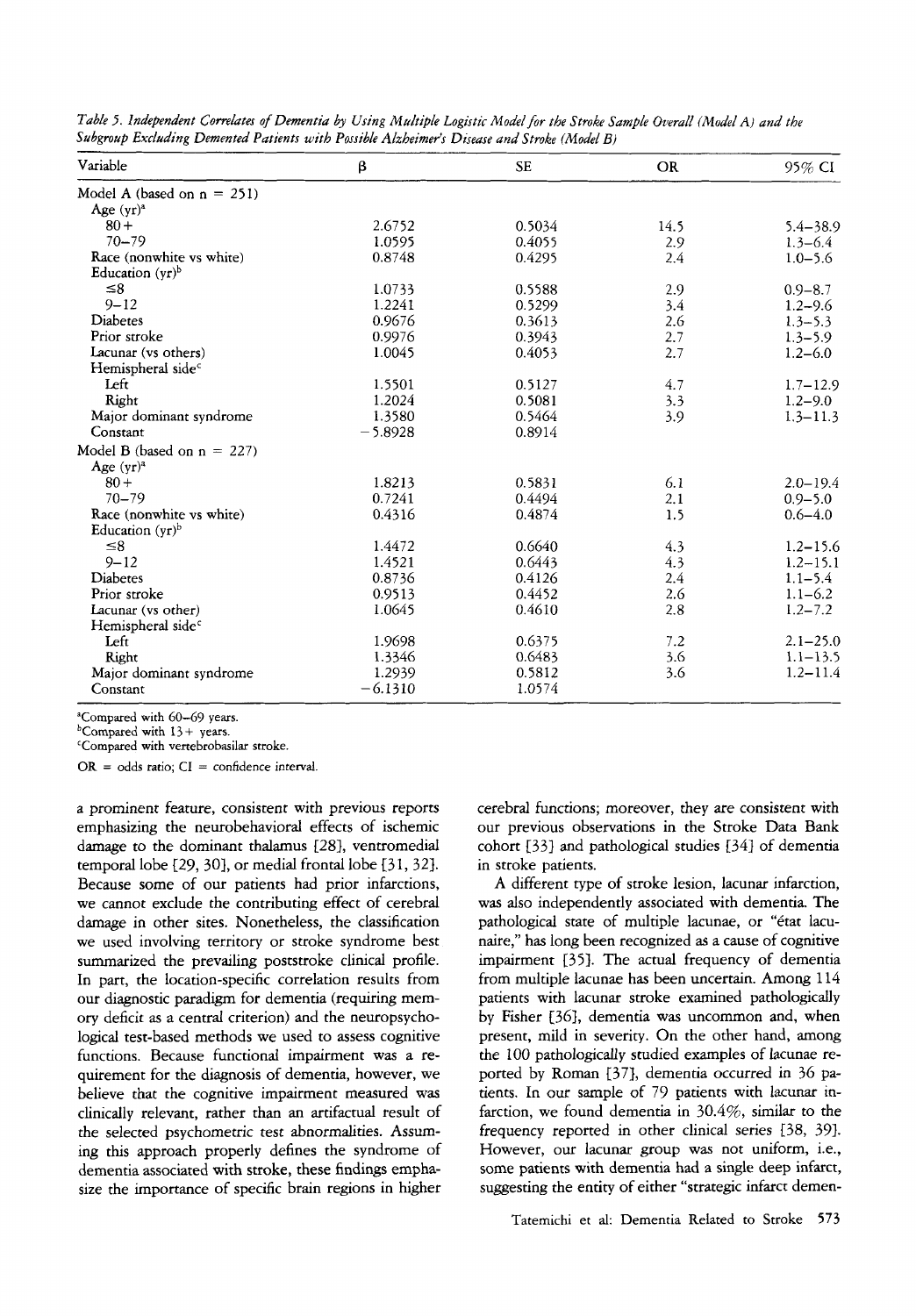tia" from specific pathway damage *[4Of* or "strokeaggravated dementia" unmasking preclinical AD *14* **11,**  whereas others had multiple lacunae, typical of lacunar dementia *1371.* More precise classification of dementia mechanisms in subcortical infarction will depend on analyses of specific CT findings and longitudinal followup of this sample.

Other factors appeared to potentiate specific lesion effects, particularly vascular risk factors. Conventional risk factors for ischemic stroke, such as hypertension, have been assumed to be important in the pathogenesis of stroke-related dementia [27 but have rarely been investigated formally in clinical studies. In our series, prior stroke and diabetes mellitus were significant independent contributors to the dementia risk. Repeated strokes commonly cause intellectual decline, a concept embodied in the term multi-infarct dementia *[421.* The mechanism for diabetes as a risk factor might be related to its role in producing multiple infarction. Since diabetes is a risk factor for symptomatic brain infarction, it may also increase the risk of asymptomatic infarction. In the Framingham study, diabetes was the only risk factor associated with "silent lesions" on CT scan among those presenting with stroke *[431.* In the Bronx Aging study, prior stroke and diabetes were the only significant factors predicting the incidence of MID among nondemented elderly persons followed prospectively for the development of cognitive deterioration [44]. The agreement between our cross-sectional, hospital-based observations in patients with stroke and a longitudinal, community-based study of elders argues for the generalizability and importance of these vascular risks.

Overall, our findings allow us to propose a general paradigm for intellectual deterioration after ischemic brain damage that goes beyond the once-favored mass action concept advanced by Lashley *1451* and supported by the pathological studies of Tomlinson and co-workers *1461,* who argued that loss of cerebral tissue exceeding 100 ml was necessary for dementia to occur. In contrast to these unitary (and perhaps oversimplified) views, we consider dementia after stroke the complex result of multiple factors or mechanisms in combination, each having independent effects. Although no single factor alone invariably causes intellectual decline, when acting together in specific combinations, they prove detrimental. This broad principle follows the pattern seen in other forms of brain injury, such as head trauma [47], which may also result in significant cognitive impairment.

Whether brain injury results from traumatic or ischemic damage, both lesion features and host factors are critical. When stroke is the cause of cognitive dysfunction, specific features of the lesion appear to be the most important determinants, including hemispheric laterality and size within a specific location (as inferred from the syndrome). Ischemic mechanism also appears relevant; small deep infarctions cause intellectual decline as well. Overall, dementia results when infarcts of sufficient size strike strategic locations involved in higher cerebral function [41], especially the limbic system and the association cortex, including the white matter pathways *[40)* that connect their component parts. This view considers the importance of mass or volume effects within localized functional systems [48], in contrast to a generalized mass effect unrelated to site. Multiple or cumulative brain injury, as inferred from the risk posed by prior strokes and diabetes, must aggravate these effects.

Although specific lesion characteristics are important and necessary to cause dementia, they may not be sufficient. Stroke features are superimposed on host factors, which may render a subject "susceptible" or "resistant'' to the dementing effects of cerebral damage, as demonstrated by the relationship between intellectual loss and demographic factors (age, education, and possibly race) in our sample. A large stroke may have insignificant long-term cognitive consequences in a younger patient with high educational attainment. How aging increases the risk of dementia is still under investigation, whether a result of diminished functional reserve, reduced neuronal plasticity or number, or increasing predilection for preclinical disease (as in Alzheimer pathology or silent strokes), each independently compromising mental functions. Similarly, education or premorbid intellectual achievement might also be taken as a risk factor or effect modifier, rather than a confounder, possibly mediated through the mechanism of functional reserve *[491.* The impact of educational attainment on neuropsychological functions was similar in magnitude to the effects of lesion features themselves in our sample, a finding also noticed in head injury studies *1461.* Finally, race or ethnicity, presumably reflecting genetic and environmental factors in combination *1487,* may alter susceptibility as well but to a lesser extent. Recognizing that our inferences are based on cross-sectional observations, it will be important to verify whether these multiple factors prove relevant in predicting cognitive deterioration in longitudinal studies of stroke samples.

This work was supported in part by grants RO1-NS26179 and PO1- AGO7232 from the National Institutes of Health. We acknowledge the statistical assistance of Ms Emilia Bagiella.

~~ ~~~

Presented in **part** at the 116th annual meeting of the American Neurological Association, Seattle, WA, October 1991.

## **References**

- 1. Erkinjuntti T. Differential diagnosis between Alzheimer's disease and vascular dementia: evaluation of common clinical methods. Acta Neurol Scand 1987;76:432-442
- 2. Cummings JL. Multi-infarct dementia: diagnosis and management. Psychosomatics 1987;28:117-126